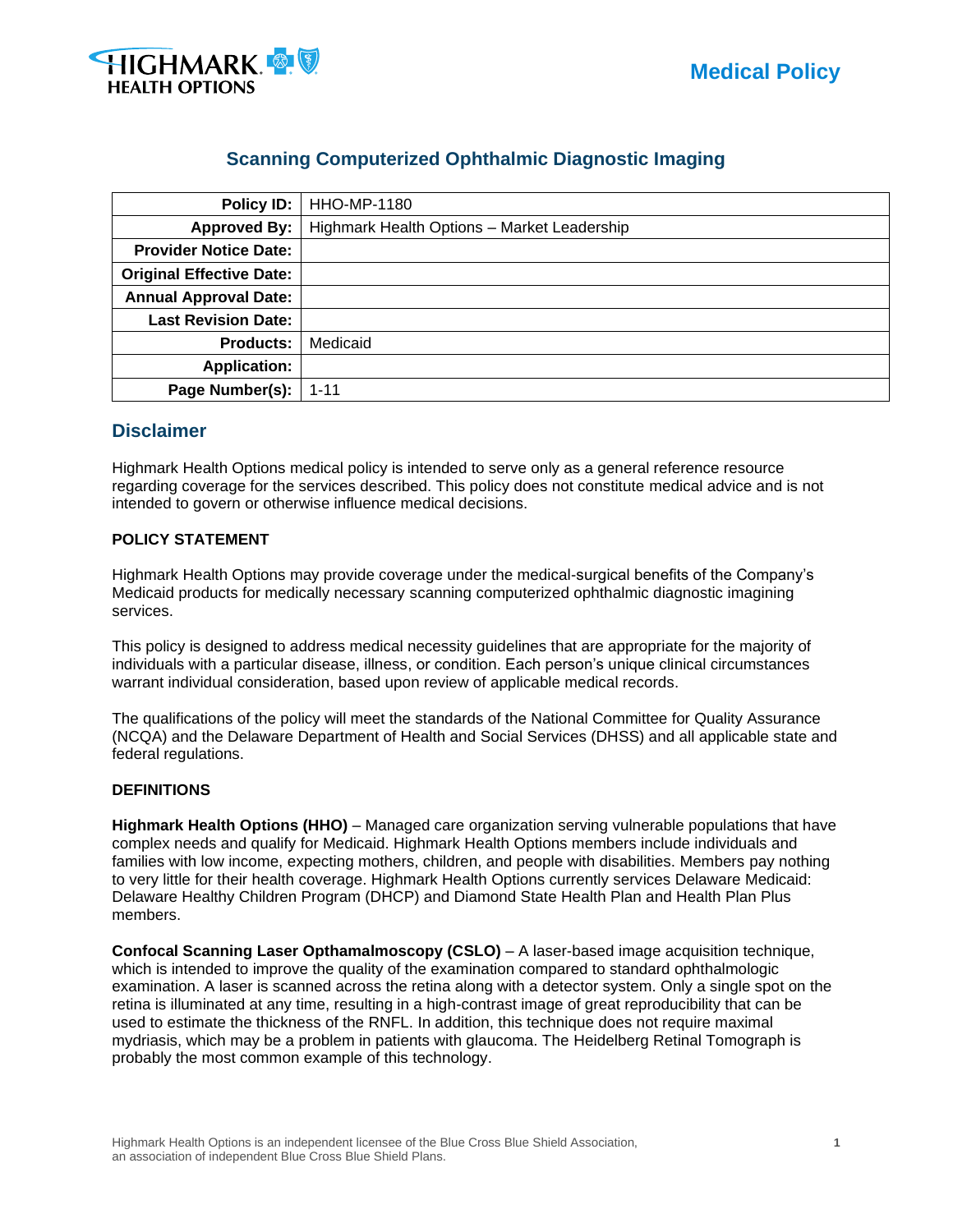

**Optical Coherence Tomography (OCT)** – A noninvasive, noncontact imaging system that uses nearinfrared light to provide direct cross-sectional measurement of the retinal nerve fiber layer. The principles employed are similar to those used in B-mode ultrasound, except light, not sound, is used to produce the 3 dimensional images. The light source can be directed into the eye through a conventional slit-lamp biomicroscope and focused onto the retina through a typical 78-diopter lens. This system requires dilation of the patient's pupil.

**Scanning Laser Polarimetry (SLP)** – The retinal nerve fiber layer (RNFL) is birefringent, causing a change in the state of polarization of a laser beam as it passes. A 780-nm diode laser is used to illuminate the optic nerve. The polarization state of the light emerging from the eye is then evaluated and correlated with RNFL thickness. Unlike CSLO, SLP can directly measure the thickness of the RNFL. GDx® is a common example of a scanning laser polarimeter. GDx® contains a normative database and statistical software package to allow comparison to age-matched normal subjects of the same ethnic origin. The advantages of this system are that images can be obtained without pupil dilation and evaluation can be done in about 10 minutes. Current instruments have added enhanced and variable corneal compensation technology to account for corneal polarization.

#### **PROCEDURE**

- 1. Anterior segment SCODI will be considered medically reasonable and necessary for evaluation of specified forms of glaucoma (narrow angle, suspected narrow angle, mixed and open angle) and certain disorders of the cornea (corneal edema or opacity), iris, and ciliary body.
- 2. Posterior segment SCODI will be considered medically reasonable and necessary under the following circumstances:
	- For the diagnosis and management of a patient who has mild, moderate, severe, or indeterminate stage glaucoma or who is suspected of having glaucoma.
	- Monitoring patients being treated with chloroquine (CQ) and/or hydroxychloroquine (HCQ) for the development of retinopathy.
	- The evaluation and treatment of patients with conditions affecting the optic nerve (e.g., optic neuropathy) or retinal disease (e.g., macular degeneration, diabetic retinopathy) and in the evaluation and treatment of certain macular abnormalities (e.g., macular edema, atrophy associated with degenerative retinal diseases).

The following are considered not reasonable and necessary, and therefore will be denied:

- SCODI is usually not medically reasonable and necessary when performed to provide additional confirmatory information regarding a diagnosis which has already been determined. Documentation should support that the SCODI test result was used for establishing a diagnosis, establishing a baseline prior to treatment, or for monitoring purposes.
- Fundus photography and posterior segment SCODI performed on the same eye on the same day are generally mutually exclusive of one another (National Correct Coding Initiative [NCCI] Policy Manual). The provider is not precluded from performing both on the same eye on the same day when each service is necessary to evaluate and treat the patient. The medical record should clearly document the medical necessity of each service.
- Screening (patient without signs or symptoms) for any condition is not medically reasonable and necessary.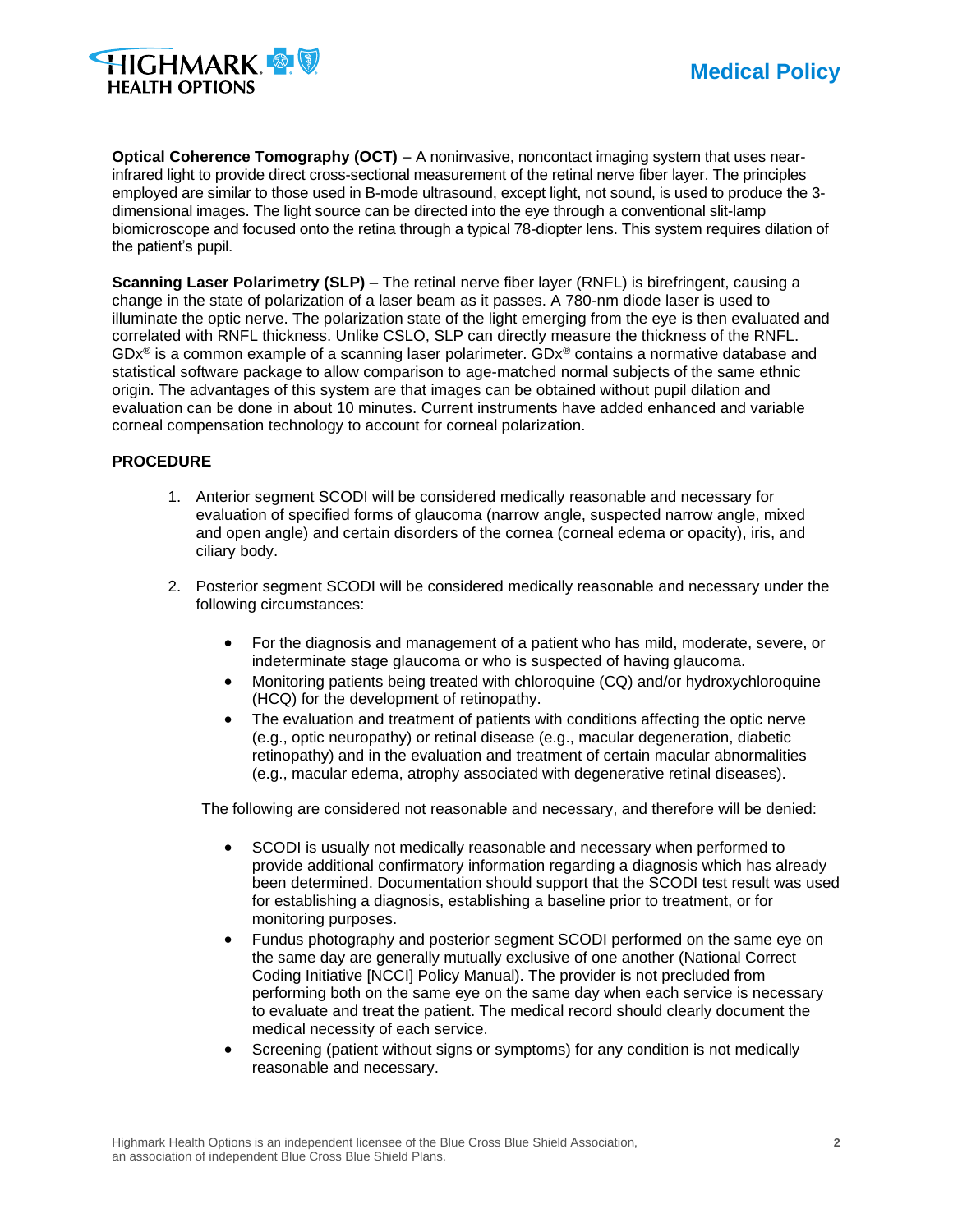

Note: This medical policy imposes frequency limitations as well as diagnosis limitations that support diagnosis to procedure code automated denials. However, services performed for any given diagnosis must meet all of the indications and limitations stated in this policy.

- 3. Documentation Requirements
	- 1) All documentation must be maintained in the patient's medical record and made available to the contractor upon request.
	- 2) Every page of the record must be legible and include appropriate patient identification information (e.g., complete name, dates of service[s]). The documentation must include the legible signature of the physician or nonphysician practitioner responsible for and providing the care to the patient.
	- 3) The submitted medical record must support the use of the selected ICD-10-CM code(s). The submitted CPT/HCPCS code must describe the service performed.
	- 4) The medical record documentation must support the medical necessity of the services as stated in this policy.
	- 5) Medical record must include the test results, comparison with prior tests when applicable, computer analysis of the data, and appropriate data storage for future comparison in follow-up exams.
	- 6) If applicable, medical record documentation must clearly indicate the rationale which supports the medical necessity for performing the fundus photography and posterior segment SCODI on the same day on the same eye. Documentation should also reflect how the test results were used in the patient's plan of care.
	- 7) If bilateral studies are performed, the documentation maintained by the provider must demonstrate medical need for the performance of the test for each eye.
	- 8) When reporting ICD-10 code Z79.899, the medical record must reflect the medication administered as well as the underlying condition for which it was given.
- 4. Utilization Guidelines
	- CPT code 92132: No more than two (2) exams per year will be considered medically reasonable and necessary for covered indications.
	- CPT code 92133: No more than two (2) exams per year will be considered medically reasonable and necessary for the patient who has or is suspected of having glaucoma.
	- CPT code 92134: No more than one (1) exam every two (2) months will be considered medically reasonable and necessary to manage the patient whose primary ophthalmological condition is related to a retinal disease that is not undergoing active treatment.\*

\* Note: Please see next paragraph if undergoing active treatment.

No more than one (1) exam per month will be considered medically reasonable and necessary to manage the patient with retinal conditions undergoing active treatment. These conditions include wet AMD, choroidal neovascularization, macular edema, diabetic retinopathy (proliferative and nonproliferative), branch retinal vein occlusion, central retinal vein occlusion, and cystoid macular edema. With the development of treat and extend protocols for patients with wet AMD treated with antiangiogenic drugs, it is expected that SCODI (unilateral or bilateral) will be used for therapeutic decision making and utilized at maximum of monthly with subsequent less frequency based on the patient treatment protocol and patient response as documented in the medical record.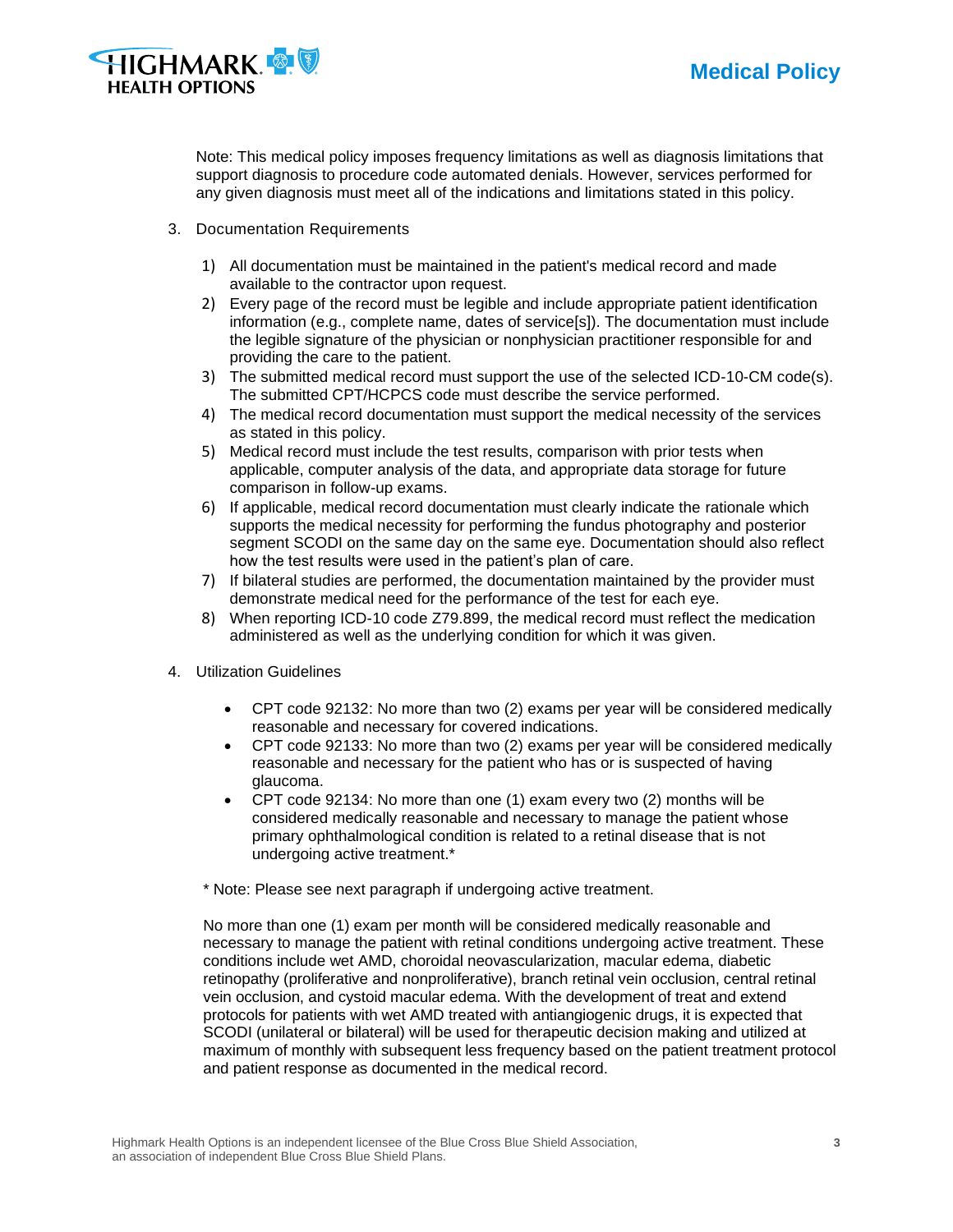



In addition, other conditions which may undergo rapid clinical changes monthly requiring aggressive therapy and frequent follow-up (e.g., macular hole and traction retinal detachment) may also require monthly scans.

No more than one (1) exam per year will be considered medically reasonable and necessary for patients being treated with CQ and/or HCQ. These patients should receive a baseline examination within the first year of treatment and as an annual follow-up after five years of treatment. For higher-risk patients, annual testing may begin immediately (without a 5-year delay).

5. Post-payment audit statement

The medical record must include documentation that reflects the medical necessity criteria and is subject to audit by Highmark Health Options at any time pursuant to the terms of your provider agreement.

6. Place of service

The place of service for scanning computerized ophthalmic diagnostic imaging is outpatient.

7. Governing bodies approval

A number of scanner devices have been approved by the FDA. A few examples include:

- RTVue XR OCT Avanti is a system indicated for the in vivo imaging and measurement of retina, retinal fiber layer, and optic disc as a tool and aid in the diagnosis and management of retinal diseases by a clinician.
- In 2016, the RTVue XR OCT with Avanti and AngioVue software was approved by FDA as an aid in the visualization of vascular structures of the retina and choroid.
- The iExaminer was cleared by the FDA in 2012. This is a device consisting of hardware adapter and software to capture, store, send and retrieve images from the Welch Allyn PanOptic Ophthalmoscope using an iPhone.
- First Coast Service Options, Inc. Local Coverage Determination (LCD): Scanning Computerized Ophthalmic Diagnostic Imaging (L33751).
- Novitas Solutions, Inc. Local Coverage Determination (LCD): Scanning Computerized Ophthalmic Diagnostic Imaging (L35038) with effective date of 04/18/2019.

#### **ELIGIBLE PROCEDURE CODES**

| CPT Codes | <b>Description</b>                                                                                                                          |
|-----------|---------------------------------------------------------------------------------------------------------------------------------------------|
| 92132     | Scanning computerized ophthalmic diagnostic imaging, anterior segment, with<br>interpretation and report, unilateral or bilateral.          |
| 92133     | Scanning computerized ophthalmic diagnostic imaging, posterior segment, with<br>interpretation and report, unilateral or bilateral.         |
| 92134     | Scanning computerized ophthalmic diagnostic imaging, posterior segment, with<br>interpretation and report, unilateral or bilateral, retina. |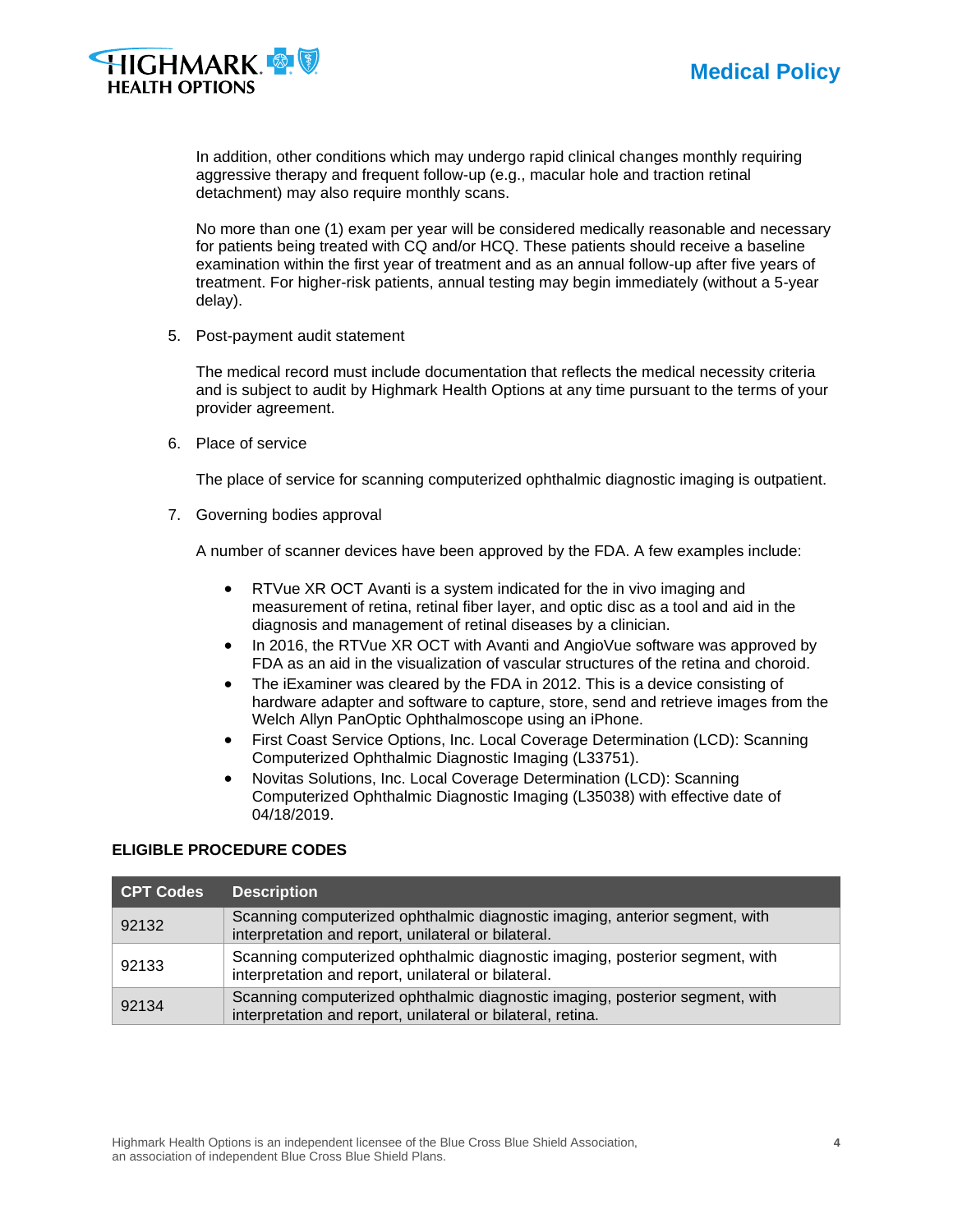

| <b>Codes</b>        |                      |                     |                     |                     |                     |                     |
|---------------------|----------------------|---------------------|---------------------|---------------------|---------------------|---------------------|
| C69.01              | C69.02               | C69.11              | C69.12              | C69.41              | C69.42              | H <sub>17.01</sub>  |
| H <sub>17.02</sub>  | H17.03               | H <sub>17.11</sub>  | H <sub>17.12</sub>  | H <sub>17.13</sub>  | H <sub>17.811</sub> | H17.812             |
| H <sub>17.813</sub> | H <sub>17.821</sub>  | H <sub>17.822</sub> | H <sub>17.823</sub> | H <sub>17.89</sub>  | H <sub>18.20</sub>  | H <sub>18.211</sub> |
| H <sub>18.212</sub> | H <sub>18</sub> .213 | H <sub>18.222</sub> | H18.223             | H <sub>18.231</sub> | H <sub>18.232</sub> | H <sub>18.233</sub> |
| H <sub>21.271</sub> | H <sub>21.272</sub>  | H <sub>21.273</sub> | H <sub>21.301</sub> | H <sub>21.302</sub> | H <sub>21.303</sub> | H <sub>21.311</sub> |
| H <sub>21.312</sub> | H <sub>21.313</sub>  | H <sub>21.321</sub> | H <sub>21.322</sub> | H <sub>21.323</sub> | H <sub>21.89</sub>  | H40.021             |
| H40.022             | H40.023              | H40.031             | H40.032             | H40.033             | H40.061             | H40.062             |
| H40.063             | H40.211              | H40.212             | H40.213             | H40.2211            | H40.2212            | H40.2213            |
| H40.2214            | H40.2221             | H40.2222            | H40.2223            | H40.2224            | H40.2231            | H40.2232            |
| H40.2233            | H40.2234             | H40.231             | H40.232             | H40.233             | H40.241             | H40.242             |
| H40.243             | H40.31X1             | H40.31X2            | H40.31X3            | H40.31X4            | H40.32X1            | H40.32X2            |
| H40.32X3            | H40.32X4             | H40.33X1            | H40.33X2            | H40.33X3            | H40.33X4            | T86.840             |
| T86.841             | T86.842              |                     |                     |                     |                     |                     |

## **COVERED DIAGNOSIS CODES FOR PROCEDURE CODE 92132**

## **COVERED DIAGNOSIS CODES FOR PROCEDURE CODE 92133**

| <b>Codes</b>   |         |         |  |  |
|----------------|---------|---------|--|--|
| H40.00-H40.009 | H40.011 | H40.012 |  |  |

## **COVERED DIAGNOSIS CODES FOR PROCEDURE CODE 92134**

| <b>Codes</b>         |                      |                      |                      |                      |                      |                      |
|----------------------|----------------------|----------------------|----------------------|----------------------|----------------------|----------------------|
| A <sub>18.53</sub>   | B39.4                | C69.21               | C69.22               | C69.31               | C69.32               | D31.31               |
| D31.32               | E08.3211             | E08.3212             | E08.3213             | E08.3291             | E08.3292             | E08.3293             |
| E08.3311             | E08.3312             | E08.3313             | E08.3391             | E08.3392             | E08.3393             | E08.3411             |
| E08.3412             | E08.3413             | E08.3491             | E08.3492             | E08.3493             | E08.3511             | E08.3512             |
| E08.3513             | E08.3521             | E08.3522             | E08.3523             | E08.3531             | E08.3532             | E08.3533             |
| E08.3541             | E08.3542             | E08.3543             | E08.3551             | E08.3552             | E08.3553             | E08.3591             |
| E08.3592             | E08.3593             | E08.37X1             | E08.37X2             | E08.37X3             | E09.3211             | E09.3212             |
| E09.3213             | E09.3291             | E09.3292             | E09.3293             | E09.3311             | E09.3312             | E09.3313             |
| E09.3391             | E09.3392             | E09.3393             | E09.3411             | E09.3412             | E09.3413             | E09.3491             |
| E09.3492             | E09.3493             | E09.3511             | E09.3512             | E09.3513             | E09.3521             | E09.3522             |
| E09.3523             | E09.3531             | E09.3532             | E09.3533             | E09.3541             | E09.3542             | E09.3543             |
| E09.3551             | E09.3552             | E09.3553             | E09.3591             | E09.3592             | E09.37X1             | E09.37X2             |
| E09.37X3             | E10.3211             | E10.3212             | E10.3213             | E10.3291             | E10.3292             | E10.3393             |
| E <sub>10.3411</sub> | E <sub>10.3412</sub> | E <sub>10.3413</sub> | E10.3491             | E10.3492             | E <sub>10.3493</sub> | E <sub>10.3511</sub> |
| E <sub>10.3512</sub> | E <sub>10.3513</sub> | E <sub>10.3521</sub> | E <sub>10.3522</sub> | E <sub>10.3523</sub> | E <sub>10.3531</sub> | E <sub>10.3532</sub> |

Highmark Health Options is an independent licensee of the Blue Cross Blue Shield Association, **5** an association of independent Blue Cross Blue Shield Plans.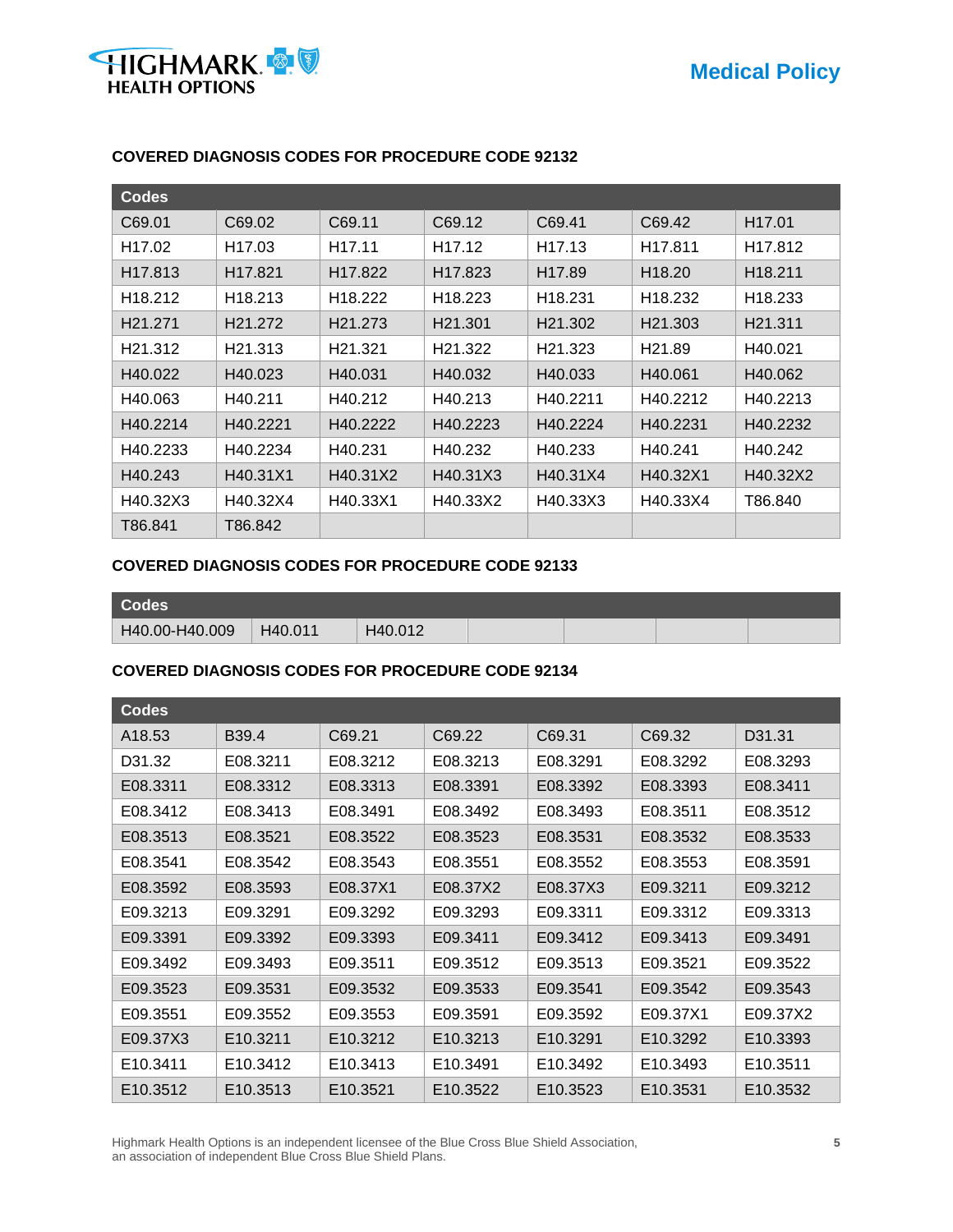# **Medical Policy**



| E10.3533 | E10.3541 | E10.3542 | E10.3543 | E10.3551 | E10.3552        | E10.3553 |
|----------|----------|----------|----------|----------|-----------------|----------|
| E10.3591 | E10.3592 | E10.3593 | E10.37X1 | E10.37X2 | E10.37X3        | E11.3211 |
| E11.3212 | E11.3313 | E11.3391 | E11.3392 | E11.3393 | E11.3411        | E11.3412 |
| E11.3413 | E11.3491 | E11.3492 | E11.3493 | E11.3511 | E11.3512        | E11.3513 |
| E11.3521 | E11.3522 | E11.3523 | E11.3531 | E11.3532 | E11.3533        | E11.3541 |
| E11.3542 | E11.3543 | E11.3551 | E11.3552 | E11.3553 | E11.3591        | E11.3592 |
| E11.3593 | E11.37X1 | E11.37X2 | E11.37X3 | E13.3211 | E13.3212        | E13.3213 |
| E13.3291 | E13.3292 | E13.3293 | E13.3311 | E13.3312 | E13.3313        | E13.3391 |
| E13.3392 | E13.3393 | E13.3411 | E13.3412 | E13.3413 | E13.3491        | E13.3492 |
| E13.3493 | E13.3511 | E13.3512 | E13.3513 | E13.3521 | E13.3522        | E13.3523 |
| E13.3531 | E13.3532 | E13.3533 | E13.3541 | E13.3542 | E13.3543        | E13.3551 |
| E13.3552 | E13.3553 | E13.3591 | E13.3592 | E13.3593 | E13.37X1        | E13.37X2 |
| E13.37X3 | G45.3    | H30.011  | H30.012  | H30.013  | H30.021         | H30.022  |
| H30.023  | H30.031  | H30.032  | H30.033  | H30.041  | H30.042         | H30.043  |
| H30.111  | H30.112  | H30.113  | H30.121  | H30.122  | H30.123         | H30.131  |
| H30.132  | H30.133  | H30.141  | H30.142  | H30.143  | H30.21          | H30.22   |
| H30.23   | H30.811  | H30.812  | H30.813  | H30.891  | H30.892         | H30.893  |
| H31.021  | H31.022  | H31.023  | H31.101  | H31.102  | H31.103         | H31.111  |
| H31.112  | H31.113  | H31.121  | H31.122  | H31.123  | H31.411         | H31.412  |
| H31.413  | H31      | H31.421  | H31.422  | H31.423  | H <sub>32</sub> | H33.011  |
| H33.013  | H33.013  | H33.021  | H33.022  | H33.023  | H33.031         | H33.032  |
| H33.033  | H33.041  | H33.042  | H33.043  | H33.051  | H33.052         | H33.053  |
| H33.111  | H33.112  | H33.113  | H33.191  | H33.192  | H33.193         | H33.21   |
| H33.22   | H33.23   | H33.311  | H33.312  | H33.313  | H33.321         | H33.322  |
| H33.323  | H33.331  | H33.332  | H33.333  | H33.41   | H33.42          | H33.43   |
| H33.8    | H34.01   | H34.02   | H34.03   | H34.11   | H34.12          | H34.13   |
| H34.211  | H34.212  | H34.213  | H34.231  | H34.232  | H34.233         | H34.8110 |
| H34.8111 | H34.8112 | H34.8120 | H34.8121 | H34.8122 | H34.8130        | H34.8131 |
| H34.821  | H34.822  | H34.823  | H34.8310 | H34.8311 | H34.8312        | H34.8320 |
| H34.8321 | H34.8322 | H34.8330 | H34.8331 | H34.8332 | H35.011         | H35.012  |
| H35.013  | H35.021  | H35.022  | H35.023  | H35.031  | H35.032         | H35.033  |
| H35.041  | H35.042  | H35.043  | H35.051  | H35.052  | H35.053         | H35.061  |
| H35.062  | H35.063  | H35.071  | H35.072  | H35.073  | H35.09          | H35.171  |
| H35.172  | H35.173  | H35.21   | H35.22   | H35.23   | H35.3110        | H35.3111 |
| H35.3112 | H35.3113 | H35.3114 | H35.3120 | H35.3121 | H35.3122        | H35.3123 |
| H35.3124 | H35.3130 | H35.3131 | H35.3132 | H35.3133 | H35.3134        | H35.3210 |
| H35.3211 | H35.3212 | H35.3213 | H35.3220 | H35.3221 | H35.3222        | H35.3223 |
| H35.3230 | H35.3231 | H35.3232 | H35.3233 | H35.33   | H35.341         | H35.342  |

Highmark Health Options is an independent licensee of the Blue Cross Blue Shield Association, **6** an association of independent Blue Cross Blue Shield Plans.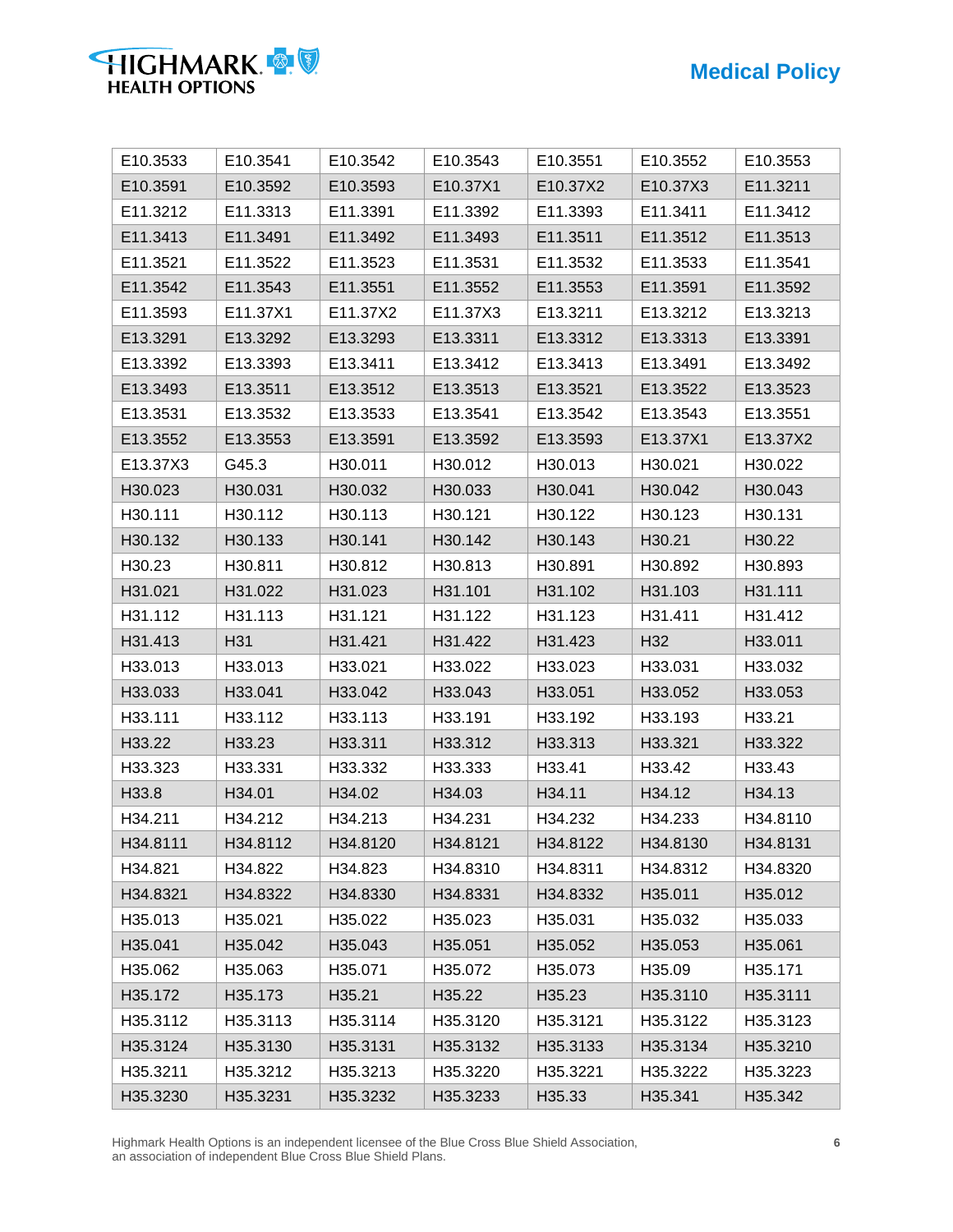

| H35.343            | H <sub>35.351</sub>  | H35.352              | H35.353              | H35.361              | H35.362             | H35.363              |
|--------------------|----------------------|----------------------|----------------------|----------------------|---------------------|----------------------|
| H35.371            | H35.372              | H35.373              | H35.381              | H35.382              | H35.383             | H <sub>35.40</sub>   |
| H35.411            | H35.412              | H35.413              | H35.421              | H35.422              | H35.423             | H35.431              |
| H35.432            | H35.433              | H35.441              | H35.442              | H35.443              | H <sub>35.451</sub> | H35.452              |
| H35.453            | H35.461              | H35.462              | H35.463              | H35.50               | H35.51              | H35.52               |
| H35.53             | H35.54               | H35.61               | H35.62               | H35.63               | H <sub>35.70</sub>  | H35.711              |
| H35.712            | H35.713              | H35.721              | H35.722              | H35.723              | H35.731             | H35.732              |
| H35.733            | H35.81               | H35.82               | H35.89               | H40.831              | H40.832             | H40.833              |
| H40.89             | H43.811              | H43.812              | H43.813              | H43.821              | H43.822             | H43.823              |
| H44.2A1            | H44.2A2              | H44.2A3              | H44.2B1              | H44.2B2              | H44.2B3             | H44.2C1              |
| H44.2C2            | H44.2C3              | H44.2D1              | H44.2D2              | H44.2D3              | H44.2E1             | H44.2E2              |
| H44.2E3            | H47.11               | H47.12               | H47.13               | H47.141              | H47.142             | H47.143              |
| H <sub>53.15</sub> | H <sub>53.411</sub>  | H <sub>53</sub> .412 | H <sub>53</sub> .413 | H53.421              | H <sub>53.422</sub> | H <sub>53</sub> .423 |
| H53.431            | H53.432              | H53.433              | H53.451              | H <sub>53</sub> .452 | H <sub>53.453</sub> | H53.481              |
| H53.482            | H <sub>53</sub> .483 | H59.031              | H59.032              | H <sub>59.033</sub>  | Z79.899*            |                      |

#### **\*= Z79.899 is to be reported for the baseline evaluation and for annual monitoring of patients on CQ and HCQ**

#### **REIMBURSEMENT**

Participating facilities will be reimbursed per their Highmark Health Options contract.

#### **SUMMARY OF LITERATURE**

Scanning computerized ophthalmic diagnostic imaging (SCODI) allows for the early detection of glaucomatous damage to the nerve fiber layer or optic nerve and has demonstrated clinical utility in facilitating earlier diagnosis and treatment as well as monitoring for progression and response to treatment. Evidence-based guidelines (2015 Academy of Ophthalmology [AAO] Preferred Practice Pattern [PPP] on Primary Open-Angle Glaucoma and 2010 American Optometric Association [AOA] Optometric Clinical Practice Guideline on Care of the Patient with Open Angle Glaucoma) identify SCODI as one technique that may be used to examine the optic nerve head (ONH) and/or retinal nerve fiber layer (RNFL). SCODI is often used to provide quantitative information to supplement the clinical exam of the optic nerve. SCODI is widely used in the posterior segment, whereas in the anterior segment, the use is still limited.

The evidence-based guideline from the AAO (2015 AAO PPP on Primary Angle Closure) indicates that anterior segment imaging should be considered when angle anatomy is difficult to assess on gonioscopy. There is good evidence demonstrating general agreement between findings on gonioscopy and anterior segment imaging, including ultrasound biomicroscopy and anterior segment optical coherence tomography (AS-OCT). However, AS-OCT is limited to evaluating the iridocorneal angle. AS-OCT is one technology that may prove useful in evaluating secondary causes of angle closure and elucidating plateau iris.

SCODI is also a valuable tool for the evaluation of patients with retinal disease, especially those with macular abnormalities. SCODI is often used in conjunction with clinical examination of the eye. It is at times used as a baseline and also used in monitoring for progression or response to treatment. The clinical utility of OCT imaging in retinal conditions has been demonstrated as providing an objective,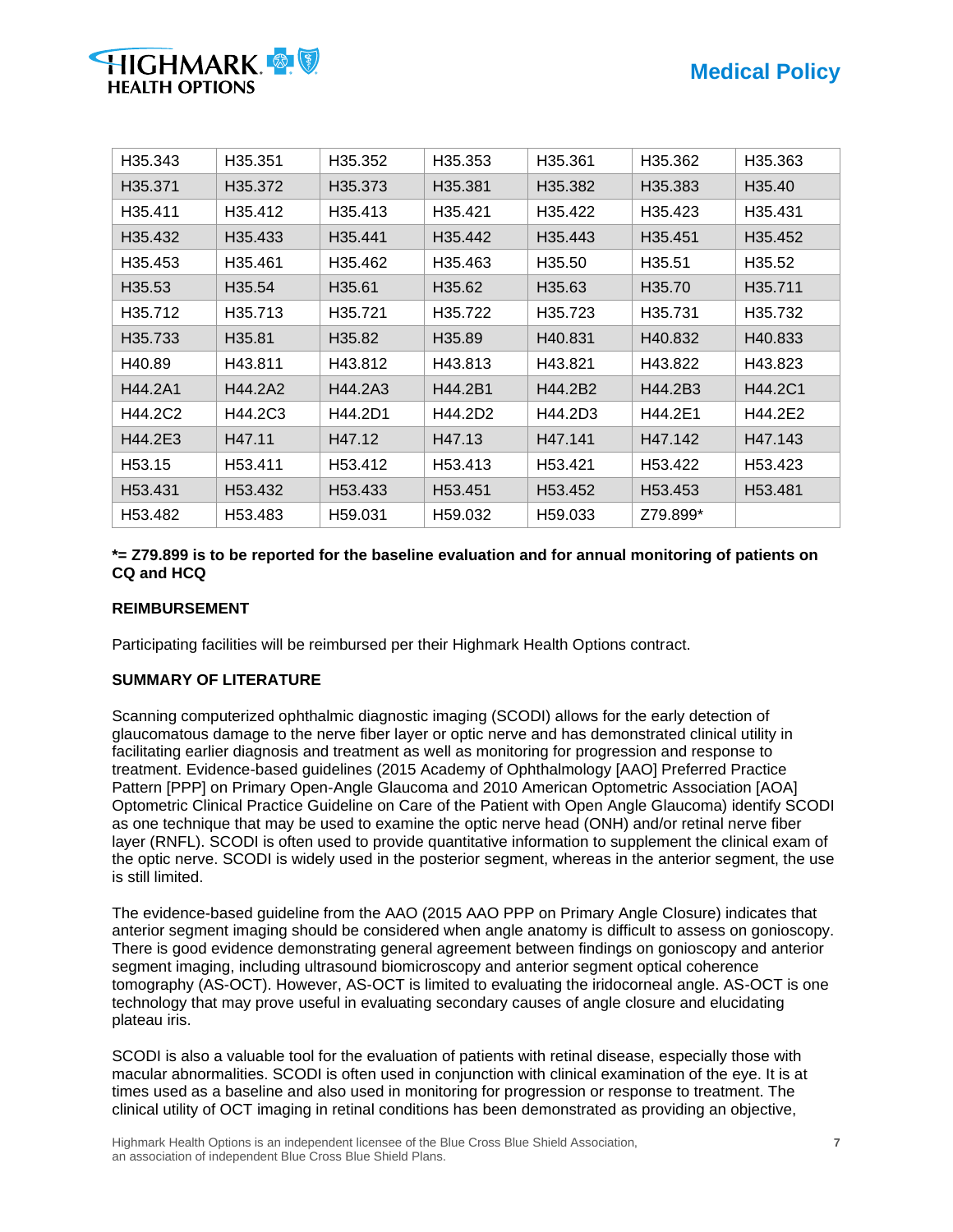

accurate assessment of the amount and location of retinal thickening. Evidence-based guidelines from the AAO (PPP Diabetic Retinopathy [2016] and the PPP Idiopathic Macular Hole [2014, updated 2017]) support that in clinical practice, decisions are often based on OCT findings.

Finally, Marmor et al. (AAO Statement 2016) published recommendations on screening patients who are being treated with chloroquine and hydroxychloroquine. A baseline test is performed, and then ongoing monitoring at regular intervals is recommended. Marmor et al. recommend beginning annual screening after 5 years for patients on acceptable doses of chloroquine or hydroxychloroquine and without any major risk factors.

In an observational case study, Leite et al. (2010) looked at 99 patients with glaucomatous eyes and 47 control patients. The severity of disease was graded using the visual field index (VFI) from standard automated perimetry. The authors looked to determine if disease severity had any impact on the diagnostic accuracy of OCT. The average VFI was 85.5% for the glaucomatous eyes and 99.4% for the control eyes, indicating very minimal visual field loss. The results show that for those with mild disease (VFI near 100%) the sensitivity of OCT was 47% and the specificity was 95%. For those patients with a VFI of 70%, the sensitivity increased to 84% and the specificity was 95%.

Bowd et al. (2017) published a study that looked to estimate the measurement floors for spectral-domain optical coherence tomography (SD-OCT) measurements (minimum rim width [MRW], ganglion cell-inner plexiform layer thickness [GC-IPLT], and circumpapillary retinal nerve fiber layer thickness [cpRNFLT]), and compared global change over time in advanced glaucoma eyes. The study included a variability group of 41 eyes of 27 glaucoma patients with moderate to advanced glaucoma to estimate the measurement floors and 87 eyes of 59 patients with advanced to severe glaucoma in a longitudinal group. Average structural loss of MRW, macular GC-IPLT, and cpRNFLT in the variability group eyes (over 5 weeks of follow-up) and the longitudinal group eyes (over 2 years of follow-up) was presented. The results indicated the mean percentage of image area that did not reach the floor in the baseline images of eyes in the longitudinal group (i.e., the image percentage that changed after 2 years of followup) was 19% for MRW, 36% for GC-IPLT, and 14% for cpRNFLT, indicating that GC-IPLT likely is the most robust measurement for assessing localized changes in eyes with advanced glaucoma. Authors concluded that a significant percentage of SD-OCT-measured retinal tissue is spared from the measurement floor in advanced glaucoma eyes. In addition, progressive thinning of the spared tissue is observable well into late-stage disease, particularly when GC-IPLT is the structural parameter measured. These results indicate that optical imaging, particularly SD-OCT imaging, has a place in detecting structural change in eyes with advanced glaucoma.

Belghith et al. (2016) did a study to compare SD-OCT standard structural measures MRW, ganglion cellinner plexiform layer (GC-IPL), and cpRNFL and a new three-dimensional (3D) volume optic nerve head (ONH) change detection method for detecting change over time in severely advanced-glaucoma (openangle glaucoma [OAG]) patients. The study included three groups of participants. The first group was composed of 35 eyes of 35 advanced-glaucoma patients followed for an average of 3.5 years. The stable glaucoma group consisted of 50 eyes from 27 early-, moderate-, and advanced-glaucoma patients with five serial OCT exams imaged every week for 5 weeks. A third group of 46 eyes from 30 healthy subjects followed for an average of 2.8 years was used to estimate the aging effects. Results suggest that even in very advanced glaucoma, structural loss can be detected in some eyes using standard global structural measures. Specifically, macular GC-IPL had the highest proportion of eyes with detectable change (31%), followed by MRW (11%) and cpRNFL (4%). In addition, the 3D whole-volume Bayesian-kernel detection scheme (BKDS) change method, which does not require extensive retinal layer segmentation, detected change in 37% of eyes. The authors concluded the results suggest that even in very advanced disease, structural change can be detected, and that monitoring macular GC-IPL and 3D whole-volume patients BKDS change shows promise for identifying progression in advanced glaucoma. However, a larger sample of advanced-glaucoma patients with longer follow-up is needed to validate these findings.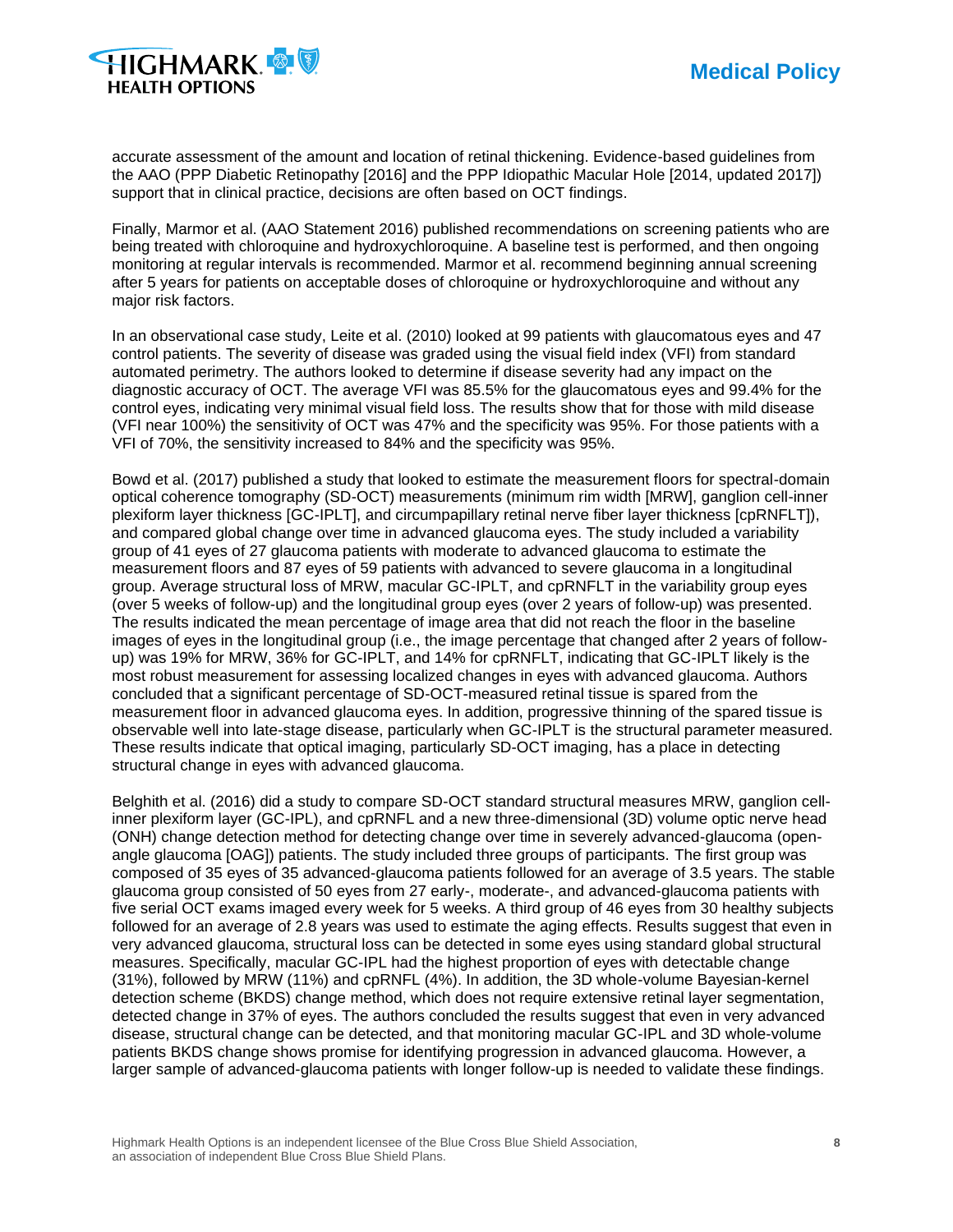



In a retrospective case note review, Hau et al. (2015) compared AS-OCT with ultrasound B-scan (USB) in evaluating iris and iridociliary body lesions. Patients with other anterior or posterior segment lesions or tumors were excluded from this study. The study included 126 patients (126 eyes), the mean age of the patient group was 57.8, who were imaged with both AS-OCT and USB presenting to the same ocular oncology center over a 2 year period of time. The three most common diagnoses were iris naevi, iris pigment epithelial cysts, and iris melanoma. The aim of the study was to evaluate which imaging modality (AS-OCT vs. USB) provided better visualization and characterization of a large cohort of iris and iridociliary body lesions. High-frequency ultrasound biomicroscopy (UBM) was not included in this study, but was referenced as having some distinct advantages over USB and AS-OCT as well as limitations on use. The results revealed that USB was better than AS-OCT in visualizing all tumor margins, posterior tumor margin, and producing less posterior shadowing. USB was slightly better for resolving the overall tumor and posterior tumor surface, but AS-OCT was better for resolving the anterior and lateral tumor surface. In total, AS-OCT was able to detect more lesions than USB, especially in imaging iris lesions, but it was unable to detect any of the ciliary body lesions. The authors concluded that AS-OCT is superior to USB for imaging small lesions pertaining to the anterior iris, but USB is better for imaging larger iris lesions with posterior or ciliary body extension.

Janssens et al. (2016) conducted a systematic review to determine how accurate AS-OCT and UBM are in determining tumor margins and tumor depth of conjunctival and corneal tumors and if either of these techniques can provide additional information regarding the diagnosis. Fourteen sources were selected to analyze corneal and conjunctival tumor thickness and internal characteristics and extension in depth and size and shape measured by either of these two noninvasive techniques, AS-OCT or UBM, or a combination of both. The study designs included retrospective analysis, retrospective interventional case series, retrospective noninterventional case series, prospective studies, and unknown study designs. The number of patients in articles using UBM (alone) in conjunctival and corneal tumors totaled 44, the number of patients in articles using AS-OCT (alone) in conjunctival and corneal tumors totaled 211 (212 eyes), and the number of patients in articles using both UBM and AS-OCT in conjunctival and corneal tumors totaled 235 (238 tumors). The results show that both AS-OCT and UBM imaging techniques provide useful information about the internal features, extension, size, and shape of tumors. There is not enough evidence on the advantages and disadvantages of AS-OCT and UBM in certain tumor types. The authors concluded that more comparative studies are needed to investigate which imaging technique is most suitable for a certain tumor type.

#### **ANALYSIS OF EVIDENCE**

The clinical utility of SCODI has been established and validated in evidence-based guidelines and literature for early detection of glaucomatous damage to the retinal nerve fiber layer or optic disc, differentiation and diagnosis of other disorders of the optic nerve, as well as monitoring for progressive optic neuropathy, monitoring retinal conditions, and drug-related ocular toxicity.

A number of studies have been published to evaluate the usefulness of posterior OCT for individuals with advanced glaucomatous damage as well as the potential applications of anterior segment OCT (AS-OCT and SD-OCT with anterior segment imaging capabilities) to image and provide measurements of anterior segment structures in a number of clinical situations. Overall, these studies have small sample sizes, relatively limited follow-up, and no documentation of improved health outcomes.

## **References**

Aetna Clinical Policy Bulletin Number 0749. Anterior Segment Scanning Computerized Ophthalmic Diagnostic Imaging. Effective 03/21/2008, Last review 10/13/2016. Last Accessed 05/03/2019.

American Academy of Ophthalmology (AAO), Glaucoma Panel. Primary Angle Closure. Preferred Practice Pattern. San Francisco, CA: AAO; 2015. Last accessed 05/01/2019.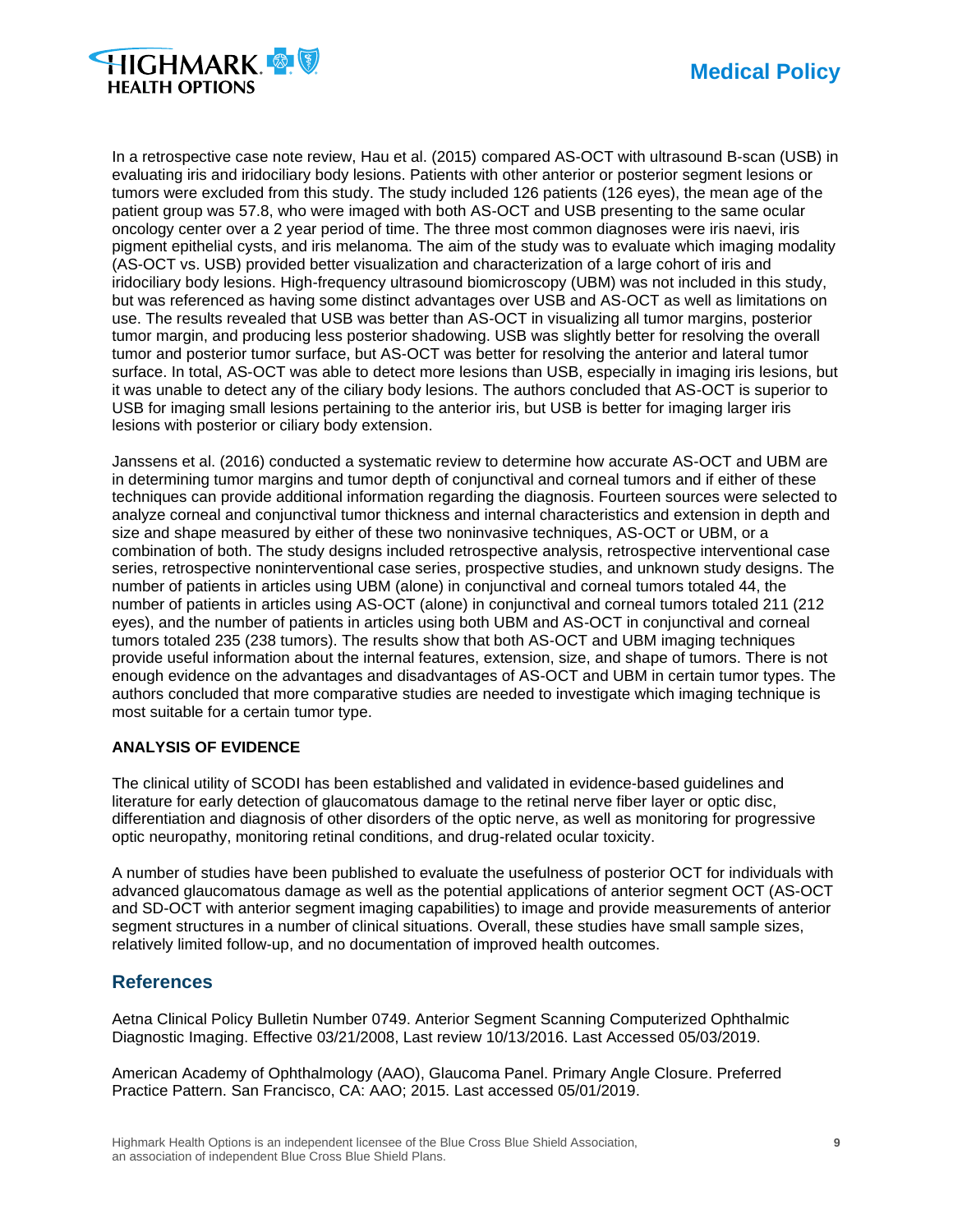



American Academy of Ophthalmology (AAO), Glaucoma Panel. Primary Open-Angle Glaucoma. Preferred Practice Pattern. San Francisco, CA: AAO; 2015. Last accessed 05/03/2019.

American Academy of Ophthalmology (AAO), Glaucoma Panel. Primary Open-Angle Glaucoma Suspect. Preferred Practice Pattern. San Francisco, CA: AAO; 2015. Last accessed 05/03/2019.

American Academy of Ophthalmology (AAO). Cataract in the Adult Eye. Preferred Practice Pattern. San Francisco, CA: AAO; 2016. Last accessed 05/01/2019.

American Academy of Ophthalmology Retina/Vitreous Panel. Preferred Practice Pattern® Guidelines. Idiopathic Macular Hole. San Francisco, CA: American Academy of Ophthalmology; 2014 (updated 2017).

American Academy of Ophthalmology. Web Extra: CPT code 92133 (SCODI). EyeNet Magazine. June 2015.

American Glaucoma Society and American Academy of Ophthalmology. Glaucoma Stage Definitions. Glaucoma Quick Reference Guide. Revised 02/17/2015.

American Optometric Association (AOA), Optometric Clinical Practice Guideline. Care of the Patient with Open Angle Glaucoma. St. Louis, MO: revised 2010.

American Optometric Association (AOA), Optometric Clinical Practice Guideline. Care of the Patient with Primary Angle Closure Glaucoma. St. Louis, MO: revised 1998.

Angmo D, Nongpiur ME, Sharma R, et al. Clinical utility of anterior segment swept-source optical coherence tomography in glaucoma. *Oman J Ophthalmol*. 2016 Jan-Apr;9(1):3-10.

Bakri SJ, Berrocal A, Capone A, et al. Posterior Vitreous Detachment. Retinal Health Series – Facts from the ASRS. The Foundation American Society of Retina Specialists. 2016.

Belghith A, Medeiros FA, Bowd C, et al. Structural Change Can Be Detected in Advanced-Glaucoma Eyes. *Invest Ophthalmol Vis Sci*.2016 Jul 1;57(9):OCT511-8.

Bowd C, Zangwill LM, Weinreb RN, et al. Estimating Optical Coherence Tomography Structural Measurement Floors to Improve Detection of Progression in Advanced Glaucoma. *Am J Ophthalmol*. 2017 Mar;175:37-44.

de Moraes CG, Liebmann JM, Medeiros FA, et al. Management of advanced glaucoma: Characterization and monitoring. *Surv Ophthalmol*. 2016 Sep-Oct;61(5):597-615.

Fernandez-Vigo JI, Fernandez-Vigo C, Martinez de la Casa JM, et al. Identification of iridocorneal angle structures assessed by Fourier domain optical coherence tomography. *Arch Soc Esp Oftalmol*. 2016 Feb;91(2):74-80.

Florida Blue Medical Coverage Guideline 01-92000-17 Scanning Computerized Ophthalmic Diagnostic Imaging; effective 04/17/2000; revised 10/01/2016.

Han SB, Liu YC, Noriega KM, et al. Applications of Anterior Segment Optical Coherence Tomography in Cornea and Ocular Surface Diseases. *J Ophthalmol*. 2016;2016:4971572.

Hau SC, Papastefanou V, Shah S, et al. Evaluation of iris and iridociliary body lesions with anterior segment optical coherence tomography versus ultrasound B-scan. *Br J Ophthalmol*. 2015 Jan;99(1):81-6.